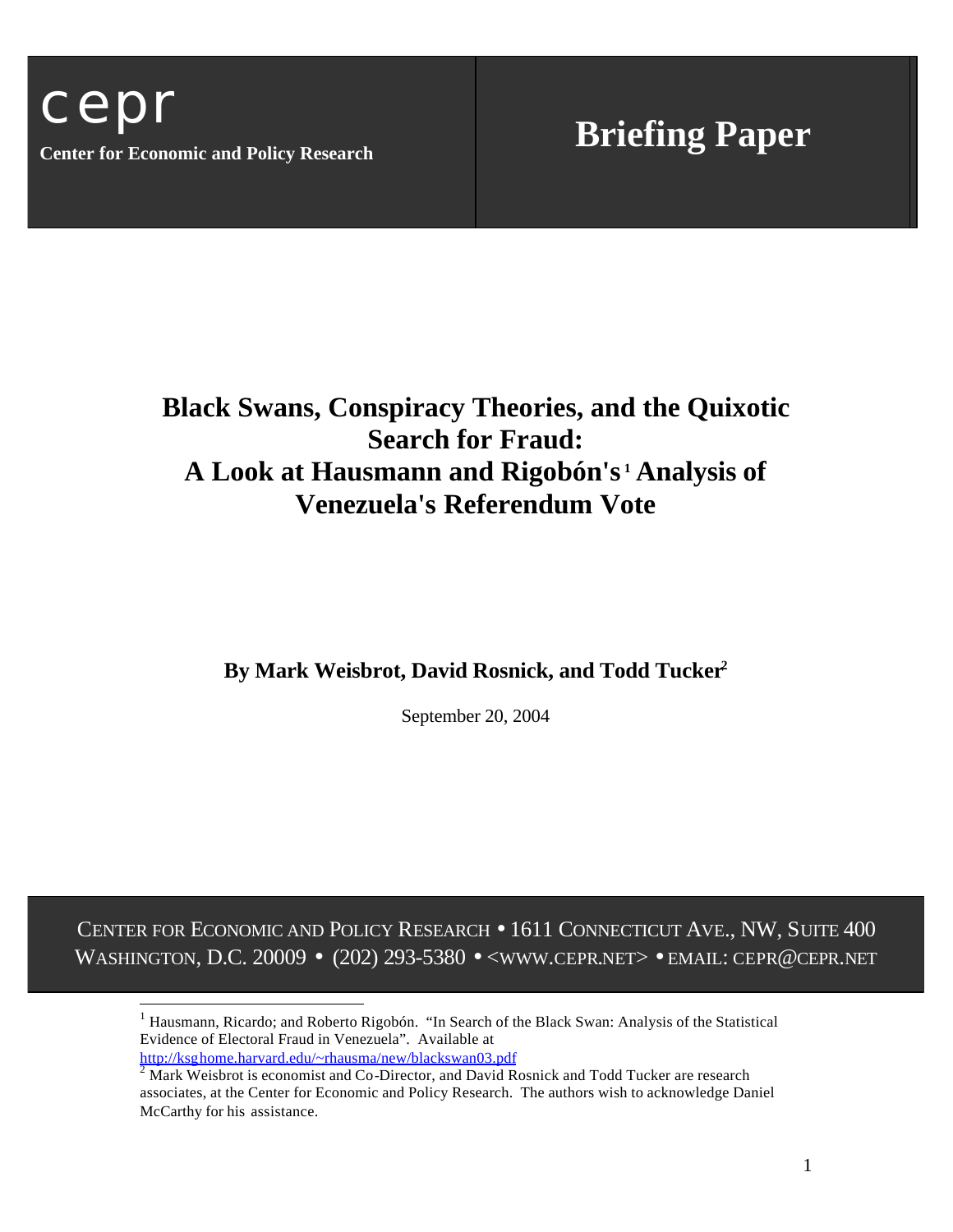#### **Executive Summary**

On September 3, economists Ricardo Hausmann of Harvard University's Kennedy School of Government, and Roberto Rigobón of the M.I.T. Sloan School of Management, presented econometric results that the authors maintain are evidence of fraud in Venezuela's August 15 recall referendum. The paper was reported by four major international news outlets and was used to raise doubts about the validity of the referendum among U.S. legislators and policy-makers. It was also used to support claims of fraud by opposition leaders in Venezuela.

In this paper we examine the results presented by Hausmann and Rigobón (available at http://ksghome.harvard.edu/~rhausma/new/blackswan03.pdf) and find that they provide no evidence of fraud. This concurs with the findings of the Carter Center (September 17), showing that the sample selected on August 18 for an audit of the vote that they observed, was indeed a random sample of all voting centers, and that electronic fraud of the type suggested by Hausmann and Rigobón was therefore impossible.

In this referendum voters expressed their preference (YES or NO) with a touch screen voting machine. The machine then printed out a paper ballot with the voter's choice, which voters deposited in a ballot box. The audit of 150 voting centers, observed and certified by the Carter Center and the OAS, found that the paper ballots matched the electronic votes within a 0.1 percent margin.

However, Hausmann and Rigobón put forth a theory of electronic fraud that was consistent with a clean audit. According to their illustrative example, suppose the machines were rigged at 3,000 polling centers, and the remaining 1,580 were randomly selected to be left clean. If the computer program that generated the sample could be fixed to sample only from the clean centers, the electronic votes would match the paper ballots in the audit -- in spite of the fraud.

The authors then present two sets of evidence which they claim indicates that fraud of this type took place.

The main problem with their analysis is that, according to their assumptions, the audited sample of 150 voting sites should reflect the true -- that is, non-fraudulent - referendum result. Such a large sample provides incontrovertible evidence of the validity of the official results, which were well within the range that would be expected given the results found in the audited sample.

By contrast, the exit poll used by Hausmann and Rigobón, published by the American polling firm Penn, Schoen, Berland & Associates found that 59 percent of voters were in favor of the recall (YES), and 41 percent opposed (NO). This was the opposite of the official results certified by the Carter Center and the Organization of American States, in which voters rejected the recall by a margin of 59 percent (NO) to 41 percent (YES).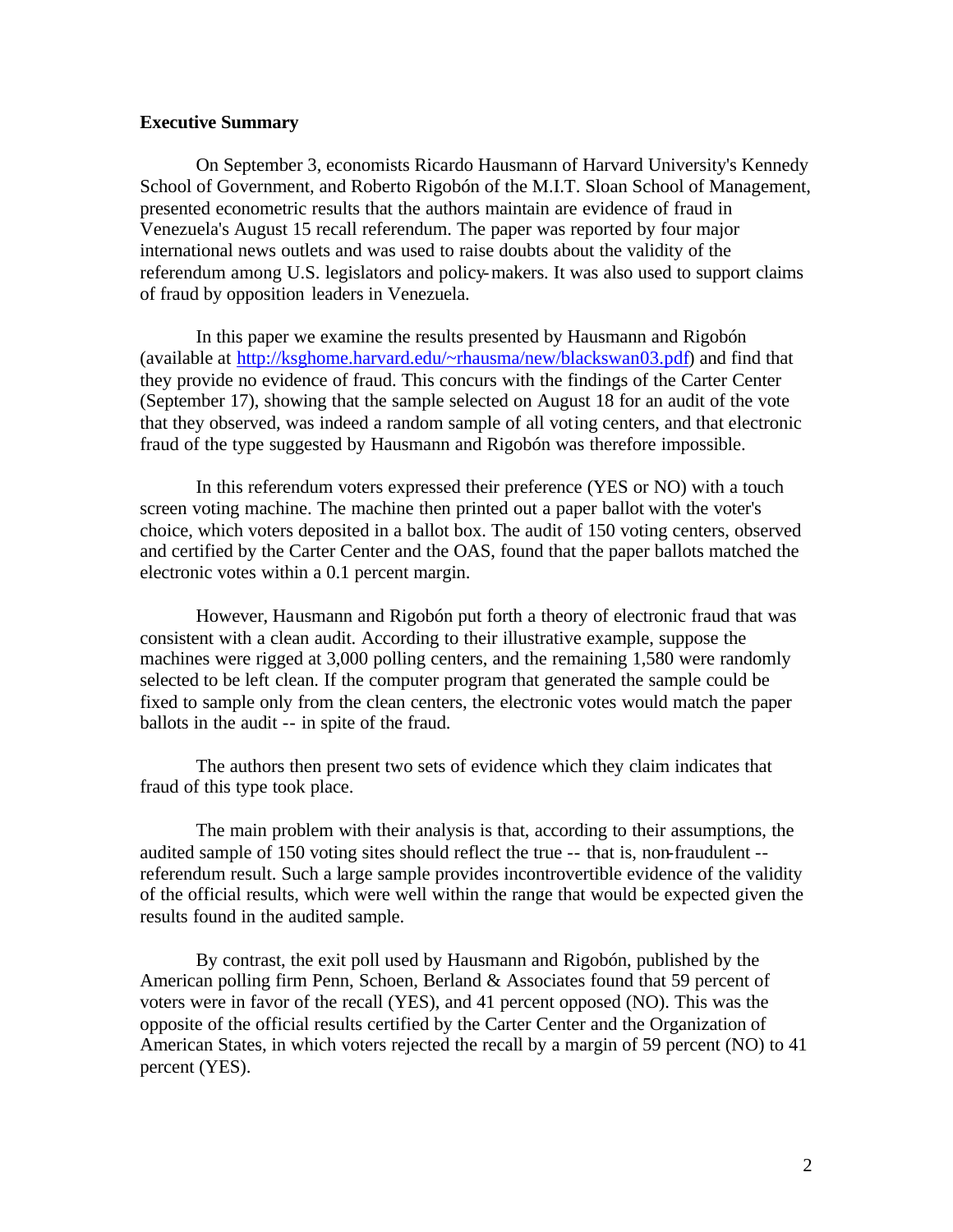But the audited sample had only 41.6 percent YES votes. This paper finds that:

- The chances of getting an audited sample, under Hausmann and Rigobón's assumptions of how it was selected, of 41.6 percent YES, if the true (nonfraudulent) vote were 59 percent YES, are less than one in 28 billion trillion.
- Even if the true vote had the recall barely succeeding with only 50.1 percent YES, the chances of getting an audited sample of 41.6 percent YES are less than one in a million.

This paper also examines the other statistical evidence presented by Hausmann and Rigobón to support their theory of electronic fraud and finds that it is dependent on implausible assumptions. We conclude that the results that they interpret as evidence of fraud most likely stem from a misspecification in their econometric model.

This issue extends beyond Venezuela, where opposition leaders -- including those that control most of the media -- have continued to question the results of the referendum. Most importantly, it has considerable implications for the effectiveness of international monitoring in elections. This was one of the most carefully monitored elections in modern history, with both the Carter Center and the Organization of American States playing a major role.

If this level of monitoring and verification by some of the most experienced election observers in the world, in a case where the election was not even close, cannot produce a credible result, then the whole system of international monitoring would have to be called into question. Fortunately this is not the case, as the statistical evidence of electronic fraud in the referendum has turned out not to be valid.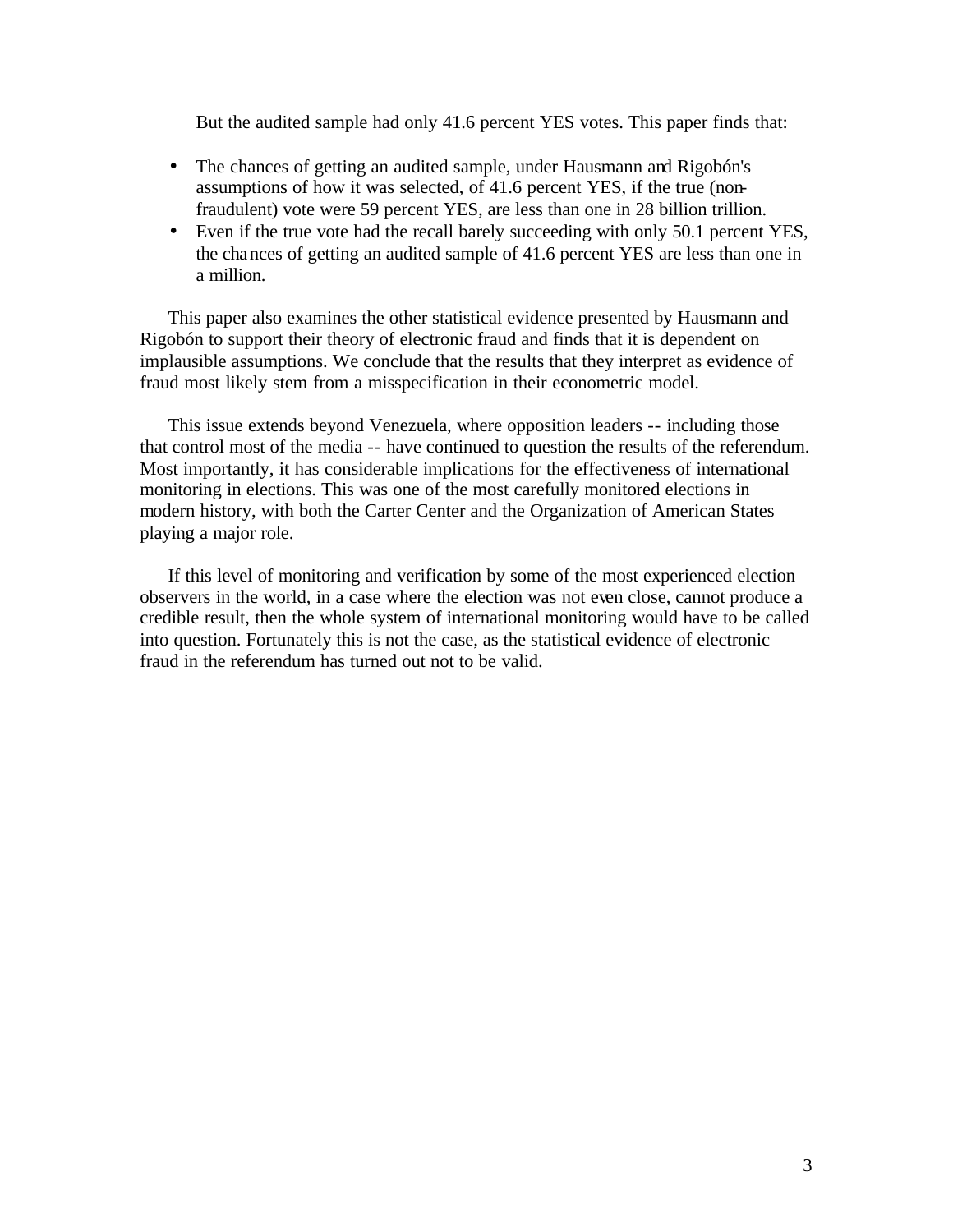#### **Introduction**

On August 15, 2004 Venezuelan voters went to the polls in record numbers and voted by a margin of 59 to 41 percent to allow President Hugo Chávez Frías to serve out the remaining two and a half years of his term. International observers from the Carter Center and the Organization of American States certified the result and conducted an audit of the vote, in which a sample of the touch screen voting machine results were compared to the paper ballot receipts that voters deposited in ballot boxes<sup>3</sup>.

Despite the overwhelming margin of the vote, the audit, numerous tests and controls, the certification of the international observers, and the lack of any material evidence of fraud, numerous opposition leaders -- including much of the Vene zuelan media -- continue to insist that a massive fraud took place. Opposition exit polls, including one in which voters were interviewed by the opposition group Súmate for the U.S. polling firm Penn, Schoen, Berland & Associates<sup>4</sup> claim to have found the opposite result: the Penn & Schoen exit poll, which reported having canvassed 20,000 people and with a margin of error of less than one percent, alleged that Chávez had been recalled by a margin of 59 to 41 percent. The firm stands by its reported exit poll numbers and insists that the election was stolen<sup>5</sup>.

On September 3, economists Ricardo Hausmann of Harvard University's Kennedy School of Government, and Roberto Rigobón of the M.I.T. Sloan School of Management, presented econometric results that the authors maintain are evidence of fraud<sup>6</sup>. The paper was reported by four major international news outlets<sup>7</sup> and used to raise doubts about the validity of the referendum among U.S. legislators and policy-makers. In their conclusion, the authors write, "As [philosopher of science] Karl Popper said when observing 1,000 white swans: this does not prove the accuracy of the thesis that all swans are white. Nevertheless, observing a black swan does allow one to reject it. Paraphrasing Popper, our white swan represents no fraud. The results we obtain make up a black swan.<sup>8</sup>.

In this paper we evaluate this evidence and consider whether there is any reason to believe that electronic fraud of the type suggested by Hausmann and Rigobón might have occurred in the recent Venezuelan referendum.

#### **The Alleged Fraud**

 $3$  "Audit of Chávez Vote Upholds the Results". Los Angeles Times. Aug. 22, 2004.

<sup>&</sup>lt;sup>4</sup> The firm states that it was hired by a group of opposition Venezuelan businessmen, but has not revealed the name(s) of its client(s).

<sup>&</sup>lt;sup>5</sup> "U.S. Poll Firm in Hot Water in Venezuela". Associated Press. Aug. 19, 2004.

<sup>6</sup> Hausmann 2004. P. 36-38. .

<sup>&</sup>lt;sup>7</sup> Webb-Vidal, Andy. "Chávez opponents face poll losses after recall failure". Financial Times. Sept. 7, 2004. Gunson, Phil. "Still calling vote a fraud, Chávez foes plan challenge". Miami Herald. Sept. 10, 2004. Luhnow, David; and Jose de Cordoba. "Academics' Study Backs Fraud Claim In Chávez Election". Wall Street Journal. Sept. 7, 2004. "Debates and Dilemmas: Venezuela's referendum". The Economist. Sept. 18, 2004.

<sup>8</sup> Hausmann 2004, p. 38.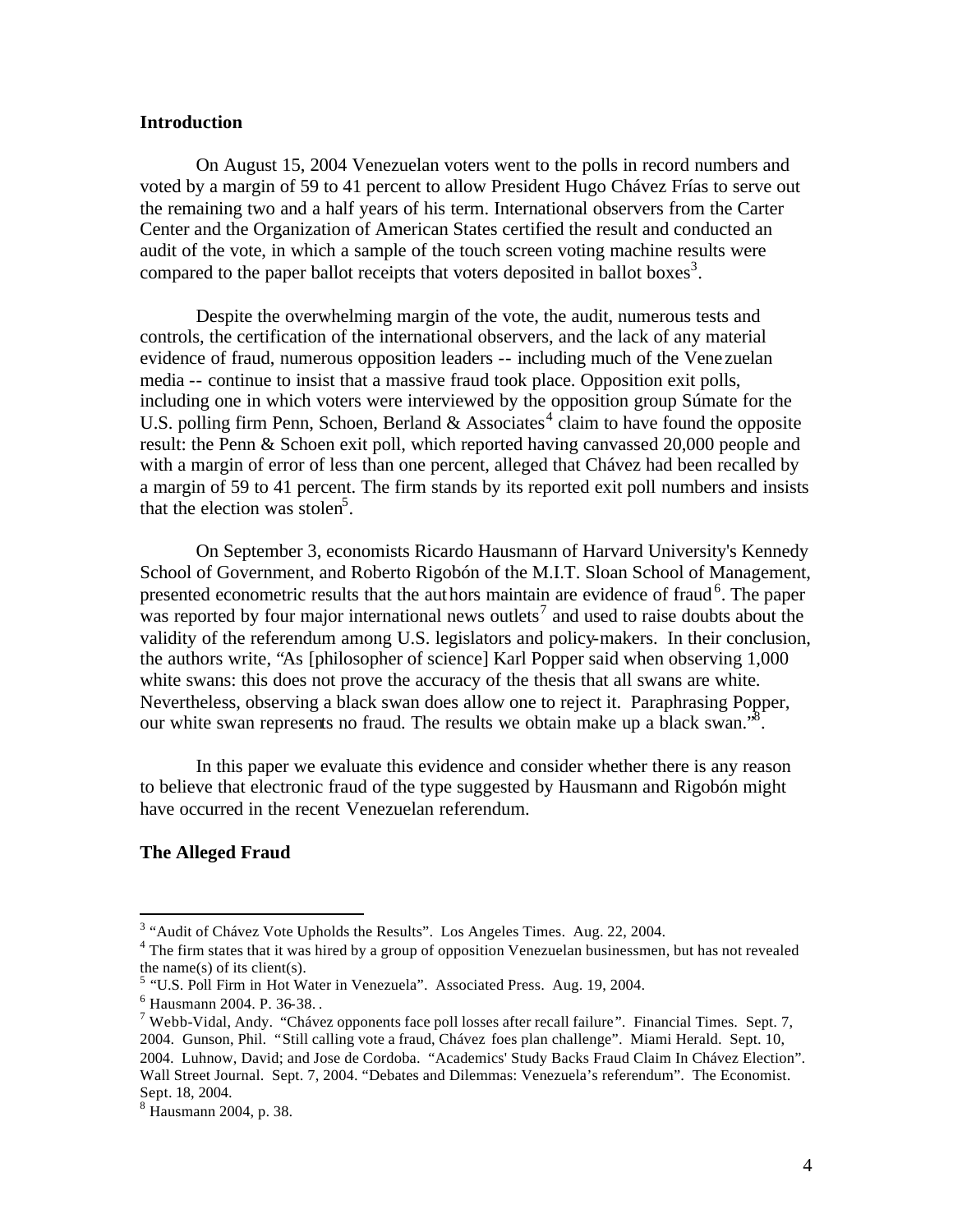Before turning to Hausmann and Rigobón's econometric evidence, it is necessary to explain the type of fraud that the authors are talking about, and how it would have to have been carried out. It is not the ordinary type of fraud that occurs in many elections, i.e. ineligible voters with fake i.d.'s, voting more than once, or stuffing of ballot boxes. Rather, the fraud considered in Hausmann and Rigobón's paper is electronic fraud and involves rigging the voting machines that were used in the election, so as to change the votes from Sí (to recall the president) to No.

In this referendum voters expressed their preference (sí or no) with a touch screen voting machine. The machine then printed out a paper ballot with the voter's choice, which voters deposited in a ballot box.

Fraud in this system is thus a difficult and risky enterprise: any rigging of the machines could be caught quite easily by comparison with the paper ballots at any polling center. In an audit after the vote, the National Electoral Council, together with international observers, drew a sample of 150 polling centers and compared the machine results to the paper ballots. The results matched almost perfectly -- with 0.1 percent difference<sup>9</sup> -- a number that is statistically insignificant and easily explainable by the likelihood that some voters might have failed to deposit their paper ballots.

It is of course theoretically possible to stuff the sampled ballot boxes to match rigged machines, as would have been necessary in the previously offered "cap" theory of the fraud. This was the basis of an opposition argument that the voting machines had been programmed to put a limit on the number of "Yes" votes. But this was not plausible, as Jennifer McCoy of the Carter Center explained to those alleging this type of fraud:

The only way the boxes could have been altered would be for the military historically the custodians of election material in Venezuela—to have reprogrammed 19,200 voting machines to print out new paper receipts with the proper date, time and serial code and in the proper number of Yes and No votes to match the electronic result, and to have reinserted these into the proper ballot boxes. All of this in garrisons spread across 22 states, between Monday and Wednesday, with nobody revealing the fraud. We considered this to be supremely  $impl a <sup>10</sup>$ .

This argument was also refuted when computer scientists Aviel Rubin and Adam Stubblefield of Johns Hopkins, and Edward W. Felten of Princeton showed that the

<sup>&</sup>lt;sup>9</sup> "Report on an Analysis of the Representativeness of the Second Audit Sample, and the Correlation between Petition Signers and the Yes Vote in the Aug. 15, 2004 Presidential Recall Referendum in Venezuela". The Carter Center. Sept. 17, 2004. http://www.cartercenter.org/documents/nondatabase/report091604.pdf

 $10$  McCoy, Jennifer. "What really happened in Venezuela?" The Economist. Sept. 4, 2004.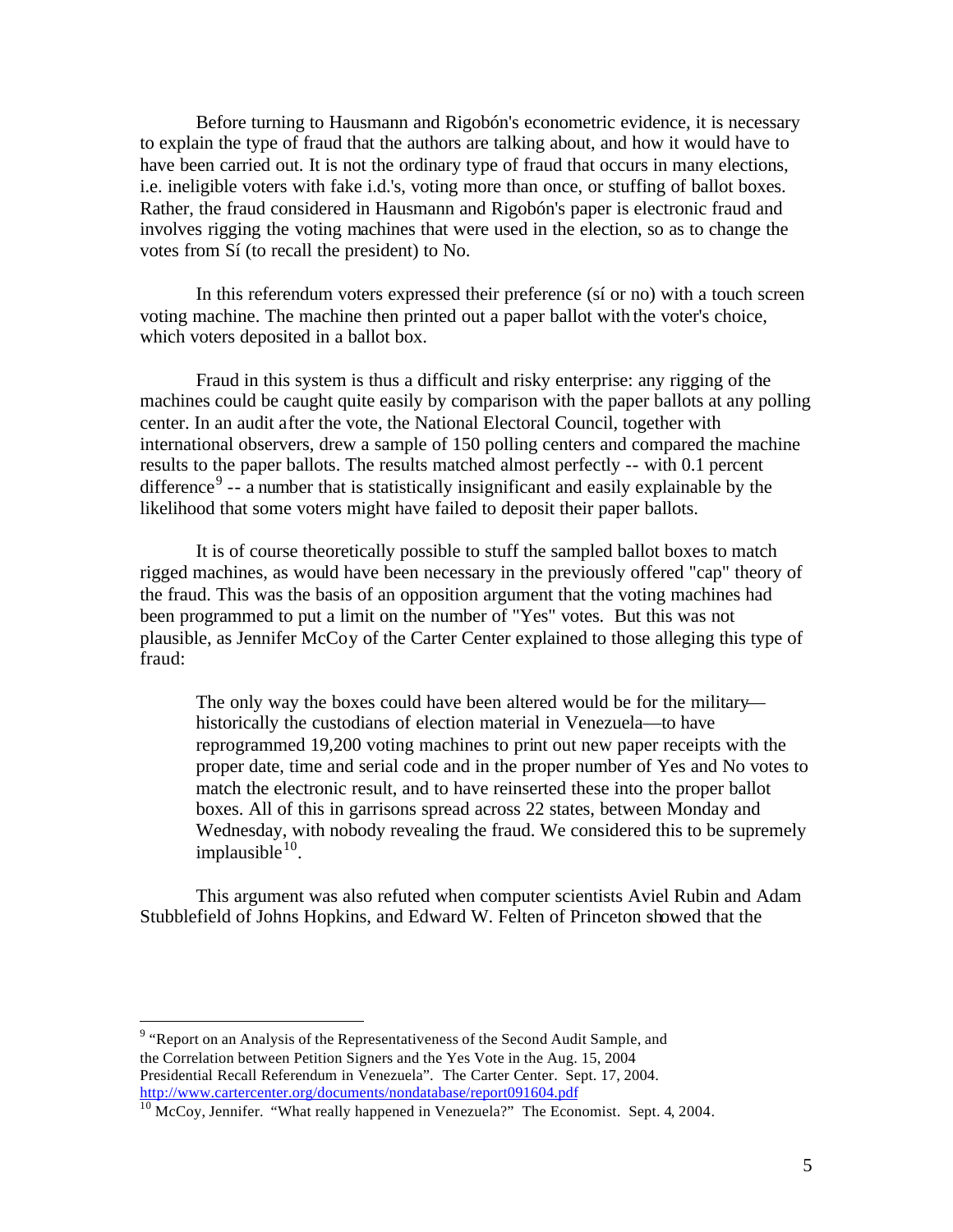number of machines that reported the same numbers was within the range that could be expected by random occurrence $11$ .

Hausmann and Rigobón also reject the theory of the caps. But they put forth another theory of electronic fraud that does not require any ballot box stuffing. To take their hypothetical example: suppose there are 3,000 voting centers where the machines are rigged, and the CNE randomly selects the remaining 1,580 centers to be clean. The electoral authorities then fix the program that randomly selects a sample of 150 centers for auditing, so that the sample is selected from only the 1,580 clean centers. The electronic results from these centers would then match the paper ballots, and the audited sample would show the election to be clean.

The biggest technical problem with this type of fraud -- aside from rigging the machines without anyone finding out<sup>12</sup> -- is to make sure that the sample is chosen from the "clean" polling centers. To do this, the CNE would have to have fooled the Carter Center, OAS, and other international observers into thinking it was randomly selecting a sample to be audited from the total universe of centers, while secretly substituting a program that selected only from the "clean" voting centers<sup>13</sup>. It is worth noting that the sample was chosen in front of a live television audience, as well as the international observers from the Carter Center, the Organization of American States, and another group of European observers  $14$ .

In response to a request by the opposition group Súmate to consider the theory and evidence offered by Hausmann and Rigobón, the Carter Center examined the program that was used to generate the sample. The Center's report (issued Friday, September 17) states:

The CNE requested a group of university professors to develop a sample generation program for the 2nd audit. The program is written in Pascal for the Delphi environment.

The program receives a 1 to 8 digit seed. The CNE delivered to the international observers the source code, the executable code, the input file, and the sample. Carter Center experts analyzed the program and concluded:

<sup>&</sup>lt;sup>11</sup> Felten, Edward; and Aviel Rubin and Adam Stubblefield. "Analysis of Voting Data from the Recent Venezuela Referendum". Sept. 1, 2004. Available at http://venezuela-referendum.com/

 $12$  It is worth noting that two of the five members of the CNE are staunchly pro-opposition. (See Forero, Juan. "Chávez Urges Deference for Electoral Board". The New York Times. Sept. 1, 2003). All of the preparations and execution of the fraud conspiracy would have to have eluded them as well as the international observers.

<sup>&</sup>lt;sup>13</sup> "Conned in Caracas" was the title of a September 9 piece by the Wall Street Journal Editorial Board, based on the Hausmann and Rigobón paper: "Both the Bush Administration and former President Jimmy Carter were quick to bless the results of last month's Venezuelan recall vote, but it now looks like they were had. A statistical analysis by a pair of economists suggests that the random-sample "audit" results that the Americans trusted weren't random at all."

<sup>&</sup>lt;sup>14</sup> For a complete report on the auditing of the referendum, see "Audit of the Results of the Presidential Recall Referendum in Venezuela". The Carter Center. Aug. 26, 2004. Available at http://www.cartercenter.org/documents/1820.pdf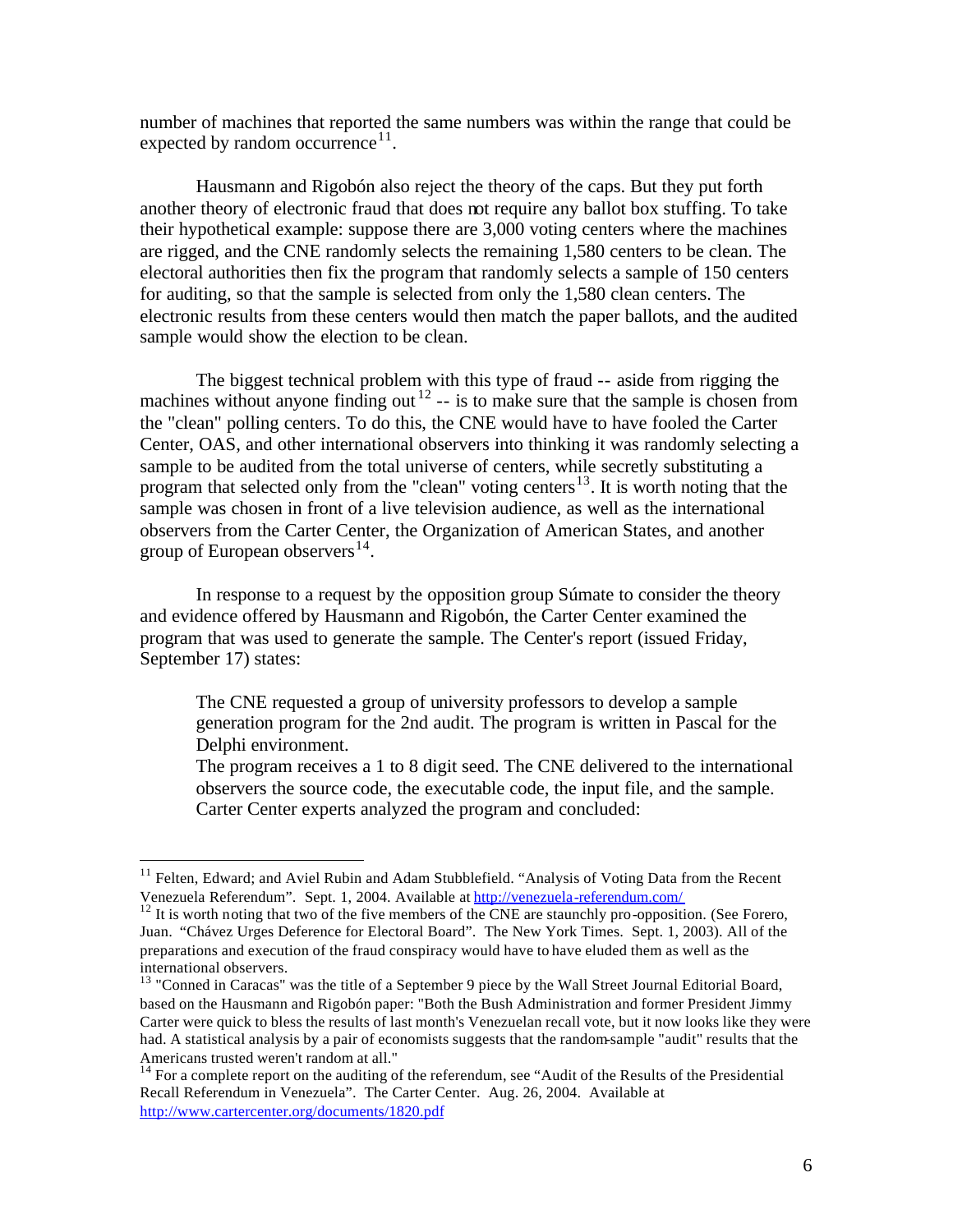1. The program generates exactly the same sample given the same seed.

2. The program generates a different sample given a different seed.

3. The program generates a sample of voting stations (*mesas)* based on the universe of *mesas* that have voting machines.

4. The source code delivered produces the executable file delivered.

5. The input file used to generate the sample is missing only six of 8,147 voting stations (*mesas)*. The input file has one missing voting center.

6. The program, when run enough times, includes each *mesa* (voting station) in the sample, and the number of times a given mesa is included in a sample is evenly distributed, indicating the sample generation program is random.

The sample generation program was run 1,020 times. With no exception all of the 8,141 *mesas* appeared at least 14 times in a sample. Not a single mesa was excluded from the sample in the test  $run^{15}$ .

The Carter Center therefore concluded that:

The sample drawing program used Aug. 18 to generate the 2nd audit sample generated a random sample from the universe of all *mesas* (voting stations) with automated voting machines. The sample was not drawn from a group of preselected *mesas*<sup>16</sup>.

Given this evidence, the Carter Center's conclusion appears to be the only logical conclusion. It follows that the theory of electronic fraud put forth by Hausmann and Rigobón, and supported by others in Venezuela, appears to be logistically impossible.

#### **The Econometric Evidence**

Ignoring the technical difficulties in conceiving of how such a fraud might have taken place, let us turn to the econometric evidence presented by Hausmann and Rigobón. They provide two pieces of evidence; we will look at the second one first. In this part of their paper,  $17$  the authors use a regression analysis to test whether the sample drawn for the audit is truly a random sample. Without going into the mathematics of the model, the authors use a regression to test whether the "Sí" votes in the August 15 signatures gathered for the recall (in November-December 2003) are related differently to the audited sample as compared to how they are related to the overall universe of polling centers<sup>18</sup>. The theory is that if the audited sample is truly a random sample of the polling

 $\overline{a}$ 

FIRMA = the number of signatures (in November-December 2003, on the recall petition);

<sup>15</sup> The Carter Center. Sept. 17, 2004. P. 6.

<sup>16</sup> The Carter Center. Sept. 17, 2004. P. 7.

<sup>17</sup> Pages 28-35.

 $18$  The regression is:

 $Log SI = Constant + Log FIRMA + D * FIRMA + Log Electores Reafirmazo + D * Log Electores$ Reafirmazo + Log Electores Nuevos + D \* Log Electores Nuevos + Log Electores No Votantes + D \* Log Electores no Votantes + D

Where  $SI$  = the number of YES votes in the referendum: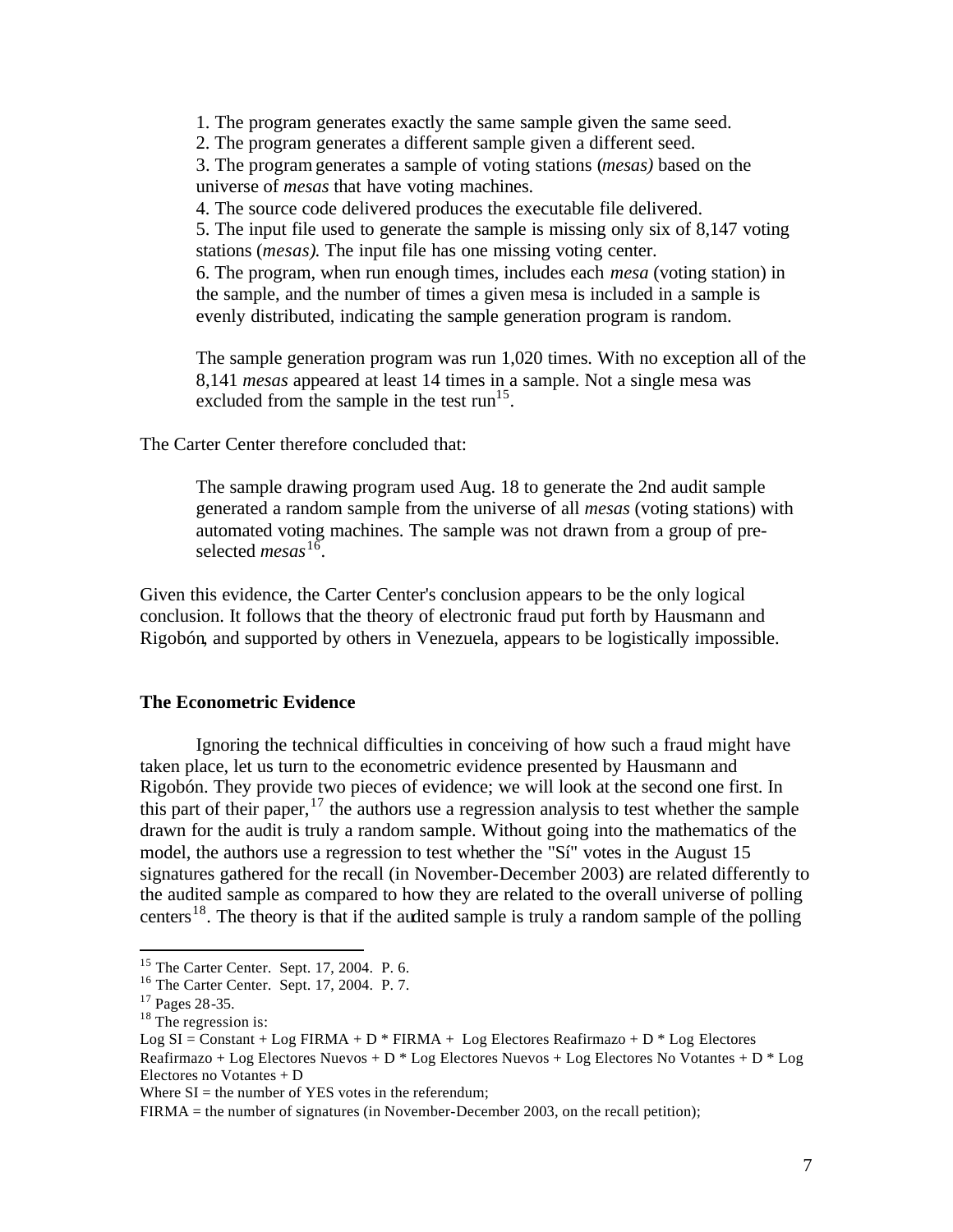centers, then the relationship between the signatures and the "Sí" vote count in the audited sample should not be significantly different from that in the rest of the 4580 voting centers.

The authors find that this relationship is significantly different, and interpret this as evidence of fraud.

 But there is a very serious problem with this analysis. Let us return to the example offered by Hausmann and Rigobón in their paper, which describes the fraud that their regression model is here attempting to detect. Say there are 3,000 voting centers that are rigged, and 1,580 left "clean" for the CNE and observers to draw their sample from. How is this division to be made, and the sample drawn? Hausmann and Rigobón assume that the both of these selections are drawn randomly<sup>19</sup>. If that is the case, we would expect that the sample would show a very different proportion of YES votes than the total count. In other words, if the real vote was, as Penn, Schoen, Berland & Associates allege, -- 59-41 YES, instead of the opposite (59-41) NO, the official count -- then the sample should reflect that.

We can do a statistical test to see how likely is it that the audited sample, which Hausmann and Rigobón allege was randomly drawn from "clean" voting machines, came from a universe of voters that actually voted for the recall.

|                       | YES       | NO        | <b>YES</b><br>Percent |
|-----------------------|-----------|-----------|-----------------------|
| <b>National Total</b> | 3,584,835 | 4,917,279 | 42.16                 |
| <b>Audited Sample</b> | 145,785   | 204,640   | 41.60                 |

#### **Table 1: Referendum Results\***

Source: Carter Center (September 17, 2004)

\* for centers with electronic voting

 $\overline{a}$ 

Electores no votantes = number of registered voters that did not vote;

Electores Reafirmazo  $=$  the number of registered voters at the time of the signature gathering; Electores Nuevos = the number of new voters (registered after the signature drive);

and D is a dummy variable that takes on the value of 1 for voting centers that are in the audited sample and zero for non-audited centers.

The authors report a coefficient of .105 (significant at the .01 level) for the variable D \* FIRMA, indicating that the elasticity of YES votes with respect to signatures is 10.5 percent higher for audited than for nonaudited centers. The authors interpret this as evidence that the sample was not was not a random sample of the universe of voting centers. (Hausmann and Rigobón, p. 34)

 $19$  "To give an example, suppose that out of the 4,580 automated precincts used in the election, 3,000 precincts were altered but the rest were not. *Let us further suppose that the unaltered 1,580 precincts were picked at random.* This implies that they would represent a balanced sample of the country from a regional and social point of view." Hausmann 2004. P. 28.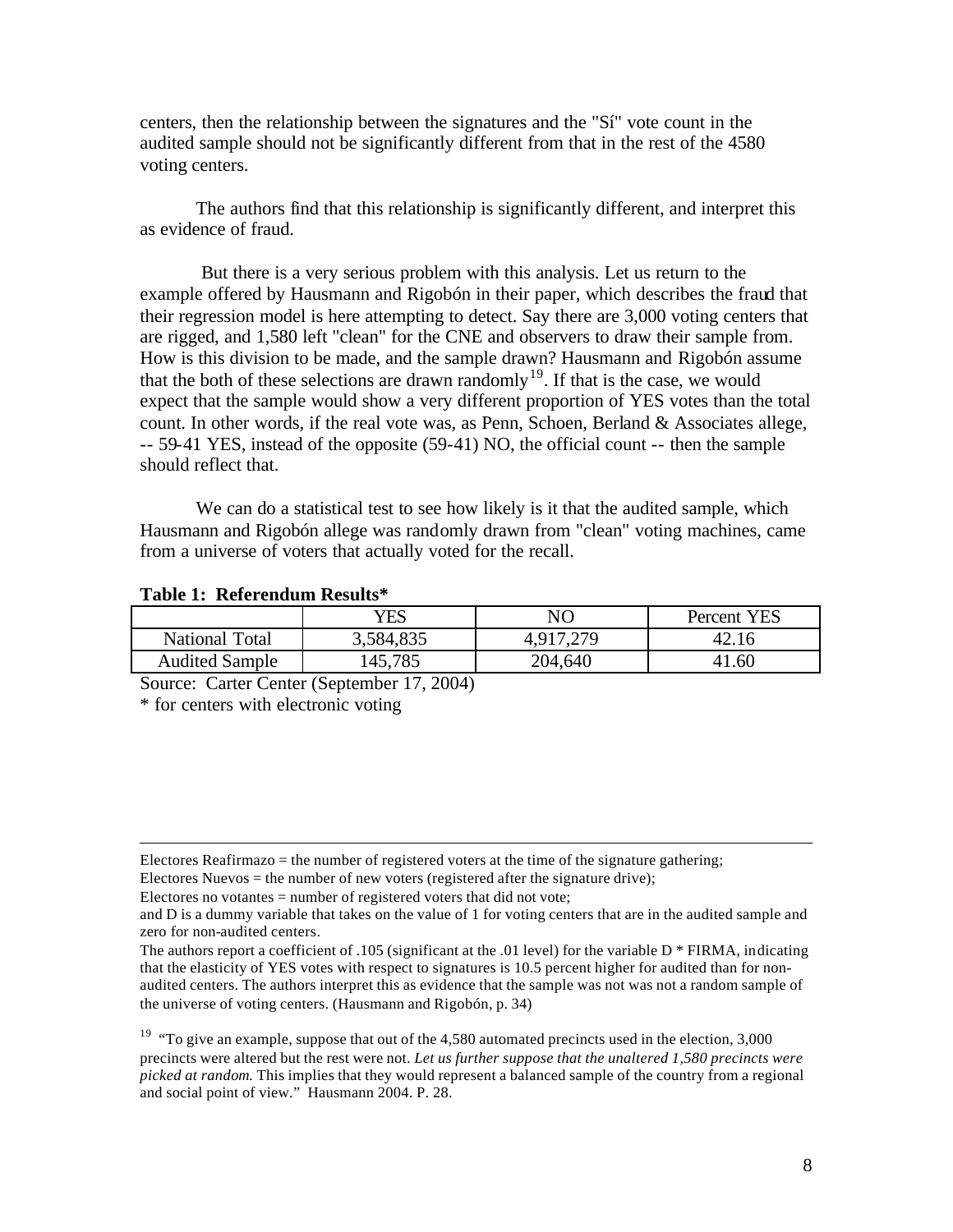Table 1 shows the percentage of YES and NO votes in the audited sample and from the total universe of machines<sup>20</sup>.

As can be seen from the table, the number of YES votes for the sample (41.6 percent) is very close to the number for the overall universe (42.2 percent).

**Table 2: Probability of Occurrence of the Actual Audited Sample Under Various Assumptions Regarding the True (Non-Fraudulent) Percentage "YES" Votes in the National Referendum**

| National vote  | Audit vote     | Approximate chance of lower audited |
|----------------|----------------|-------------------------------------|
| percentage YES | percentage YES | percentage                          |
| 50.10          | 41.60          | 1 in $1,400,000$                    |
| 55.00          | 41.60          | 1 in 73,000,000,000,000             |
| 59.00          | 41.60          | 1 in 28,000,000,000,000,000,000,000 |

Source: CNE, Carter Center, and authors' calculations (see Appendix)

Table 2 shows the probability of finding a sample with 41.6 percent YES votes under various assumptions for the true mean of the universe from which it came. For example, if the Penn & Schoen exit poll reflected the correct (non-fraudulent) total (59 percent YES, 41 percent NO), then the probability of the audited sample showing only 41.6 percent YES would be less than one in 28 billion trillion.

If the opposition had won by a smaller margin, 55 to 45 percent, the probability of the audited sample having only 41.6 percent YES is less than one in 72 trillion.

Finally, if Chávez had barely been recalled, with 50.1 YES to 49.9 NO, the chances of drawing a sample of voting centers with the audited sample's percentage of 41.6 percent YES is still miniscule, at less than one in a million.

The theory that there was electronic fraud that could have even come close to affecting the result of the election is therefore not plausible, under Hausmann and Rigobón's assumptions about how it could have taken place<sup>21</sup>.

There is another possibility that would allow for the observed vote count in the audited sample. The "clean" centers and audited sample could have been selected, not randomly as Hausmann and Rigobón suggest, but from very pro-government voting centers. In this way the audited sample could show a yes vote similar to a fraudulent total vote, even if the real (non-altered) vote count had a much higher proportion of YES votes. But in this case the audited sample would not appear to be representative of the

<sup>&</sup>lt;sup>20</sup> The Carter Center. Sept. 17, 2004. P. 5. The percentages for the totals (58.4 NO to 41.6 YES) differ slightly from the totals for the whole country (59.2 NO to 40.7 YES), because these include only the centers that used machines. About 1.4 million voters (out of 9.8 million total) used only paper ballots.

 $21$  Of course it is possible that just a handful of machines were rigged, increasing the government's margin of victory only slightly. But this would be a rare crime indeed: lacking not only opportunity and evidence, but also motive.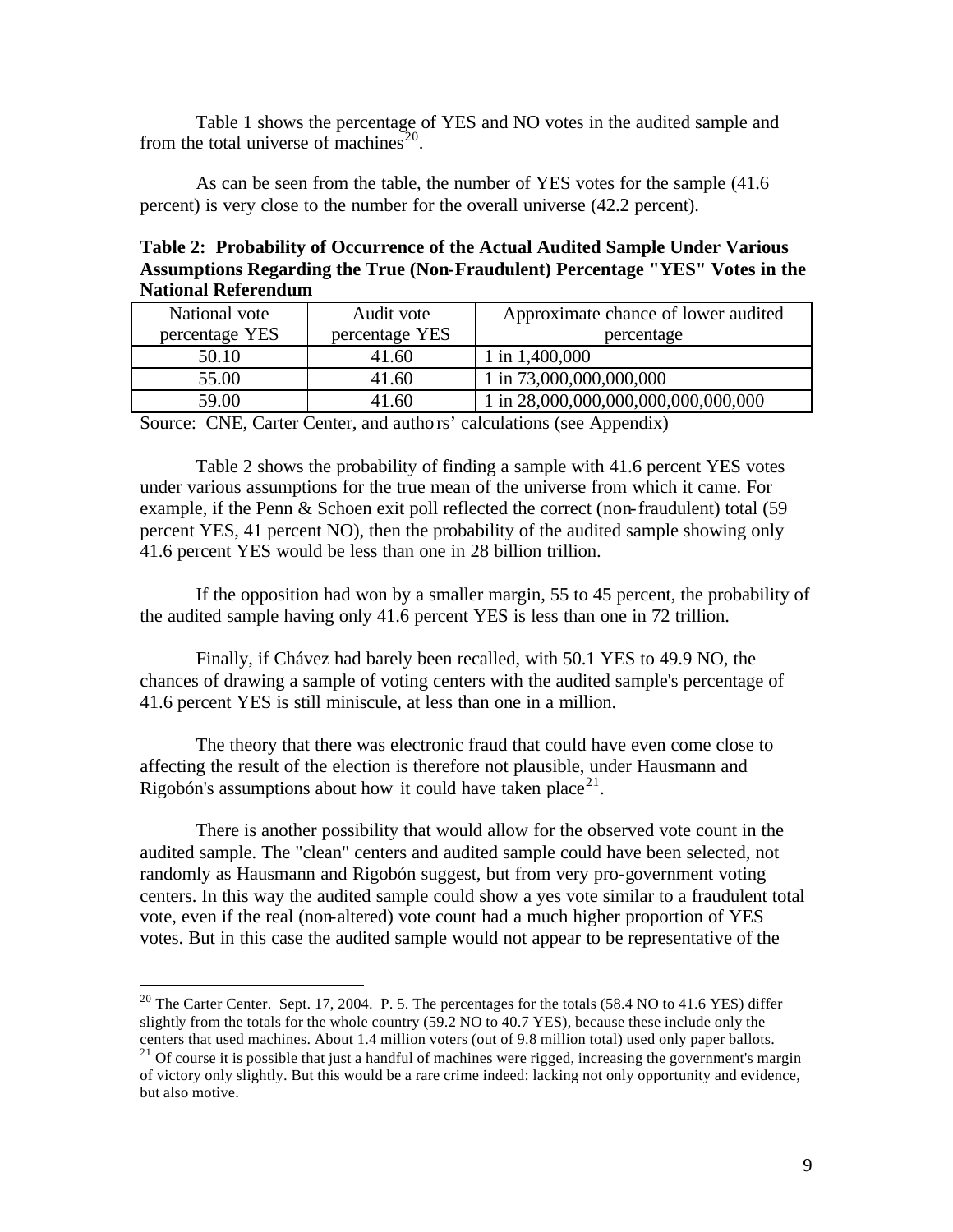electorate; it would have to look, by other measures, very pro-Chávez -- especially if there were significant fraud in the rigged voting centers.

One obvious measure is the percentage of votes for Hugo Cháve $z^{22}$  in the 2000 election, in the centers that were selected to be audited in the 2004 referendum<sup>23</sup>. By this measure, the audited centers do not appear significantly different from the rest of the electorate. The audited centers show a total of 61.8 percent for Chávez, as opposed to 61.4 percent for the country. As shown in Appendix below, this is well within the margin of sampling error.

In light of these results, it is difficult to interpret Hausmann and Rigobón's one regression as significant evidence of fraud. It is much more likely to be the result of a spurious correlation or a misspecification in the model that they used<sup>24</sup>.

#### **Results Using Exit Poll Data**

Hausmann and Rigobón also claim to find evidence of electronic fraud by means of another statistical test. As in the analysis of the sample, they use a statistical model in which the intention of the voters -- an unobservable variable -- is measured, with some error, by different events. These include exit polls conducted on August 15, and the petition signatures. Both of these data are assumed to be imperfect measures of the voters' intentions, and even possibly biased.

But the authors assume that the errors in the measures of voter's intentions are not correlated with each other<sup>25</sup>. In other words, although we would expect (and the authors

 $25$  In terms of their model,

 $Ei = a*Xi + epsi$  $Si = b*Xi +etai$ 

 $22$  The numbers show the percent of votes received by Chávez as between him and the candidate who finished second Francisco Arias Cardenas (with most of the remaining votes). To see the national level results, see "Elecciones 30 de julio de 2000: Presidente de la República – Total Votos a nivel Nacional y por Entidad Federal". Consejo Nacional Electoral (Venezuela). http://www.cne.gov.ve/estadisticas/e015.pdf

 $^{23}$  The actual audit was conducted on 150 of these 196 centers.

 $24$  It is worth noting that this regression (see footnote 18) is only one of many regressions that could have been run to test whether the sample was significantly different from the rest of the voting centers in its relationship to the signatures. This is true not only because of the choice of control variables but also because there were 4,580 voting centers in the referendum, but only 2,700 centers for gathering signatures. Since the latter did not map directly to the voting centers, this would allow for many possible regressions of the referendum vote on the signatures, with many different data sets and/or control variables. Hausmann and Rigobón also take 1,000 random samples from the total number of polling centers and run the same regression, finding a significant result (at the 1 percent level, the same as in the regression in footnote 18) in less than one percent of the regressions. But this does nothing to validate their regression results in footnote 18; if the significant coefficient stemmed from a spurious correlation, then we would expect exactly what they found for the 1,000 regressions run on different samples with the same variables.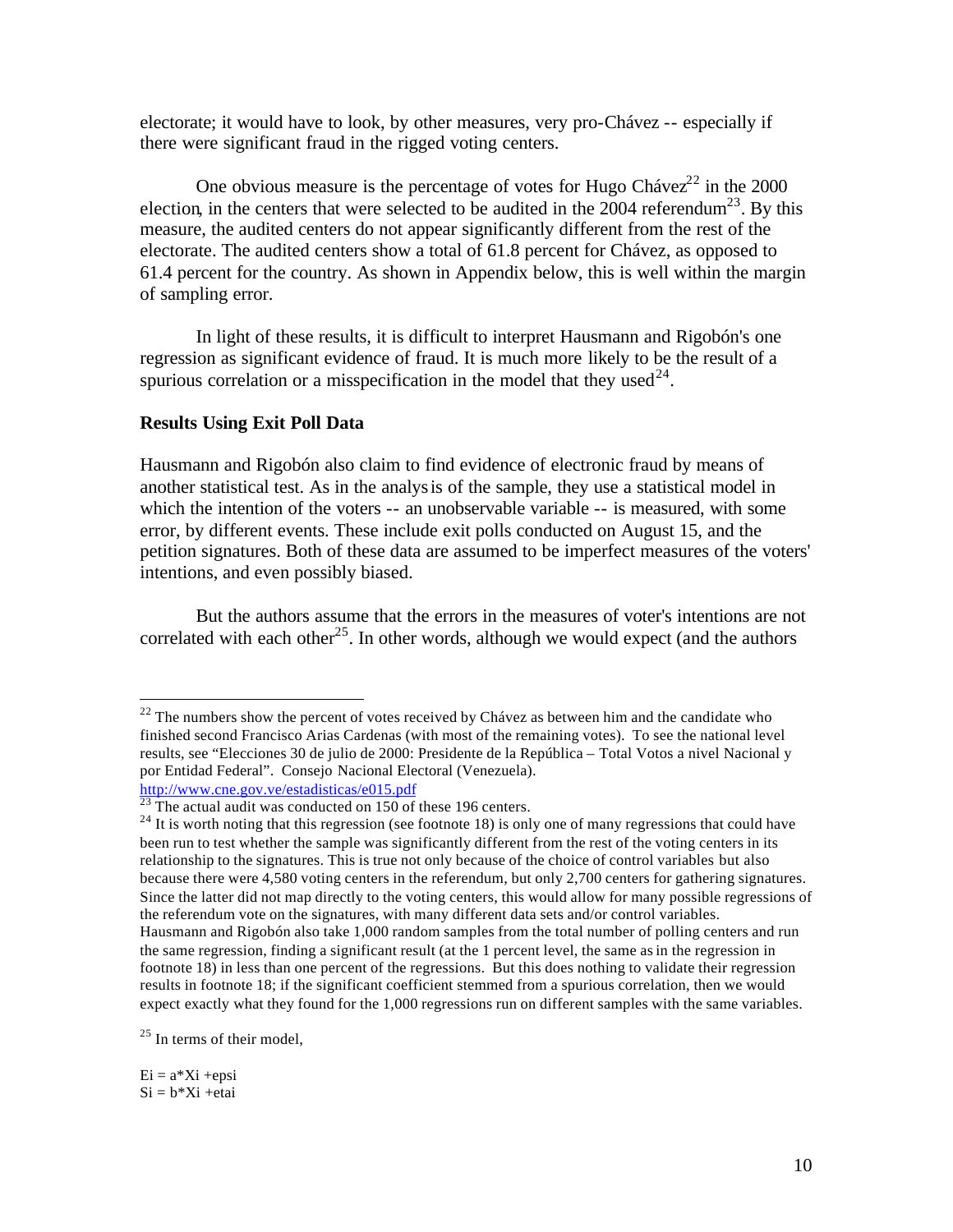assume) a correlation between the signatures and the exit polls, they assume that in the absence of fraud there is no such relation between the way the signatures and the exit polls, as measures of the (unobservable) intention of the voters, actually differ from this intention, and therefore the vote itself.

The full model is explained in detail and is derived mathematically in the appendices of the paper, and will not be reproduced here. The basic implication of their model, given the assumption, is that if both the exit polls and the signatures differ from the referendum vote in a similar manner then this is the result of fraud<sup>26</sup>. The authors find such a correlation, and interpret this as evidence of fraud.

But their result in this section depends on a crucial assumption that is difficult to justify in this situation, given the sources of the exit poll data: that the errors in the measurement from the exit poll and those from the signatures are uncorrelated. While the signature gathering was subject to controls and international monitoring, and thus can be taken as official data, the same cannot be said about the exit poll data. The exit poll data provided by Súmate was reported by Penn, Schoen, Berland & Associates, and showed the opposition to have won the referendum by 59 percent (Yes) to 41 percent (No). The other exit poll data used in this analysis was provided by the opposition group Primero Justicia, and showed the opposition winning with 62 percent of the vote. These data are not just measured with error but highly implausible. We have no idea how they were gathered or if there was fraud involved in their collection. As such, it is entirely possible that the error term for the exit polls would be correlated with the error term for the signatures. If this is the case, the empirical estimates of the Hausmann and Rigobón model in this section would say nothing about fraud in the election; rather they would simply be a product of how the exit poll data was collected.

 $\overline{a}$ 

cov (psi1, psi2)\_IV = var(Fi) +  $f^*(1/a\text{-}cliv)cov(Ei,Si) + f^{\wedge}2var(Si)$ ,

where psi1 and psi2 are the residuals of regressions of the voting results (Vi) on Ei and Si plus other control variables. As noted by the IV attached to the left hand term, the authors use instrumental variable estimation, for reasons explained in their appendix 1. The term c1iv is the instrumental variable estimator of the coefficient on Ei of the first IV regression. Fi and f are fraud variables associated with the machine rigging; if both are zero the covariance of these residuals would be zero. The authors find a positive covariance when they test this equation; they conclude that this positive covariance is evidence of fraud.

This is one of several steps in which the assumption that the error terms (espi and etai, see footnote beta) are necessary for the authors' result; on this assumption the authors are able to use Ei as an instrument for Sí, and vice versa. But even ignoring the IV estimation, if these error terms are positively correlated, , the right hand side of the equation for this covariance would have additional positive terms. This would give a positive correlation between the residuals --  $cov(psi1, psi2) > 0$  even if f=o (i.e. the absence of fraud). Therefore, Hausmann and Rigobón's conclusion that there is fraud, in this part of the paper, depends on the questionable assumption that the error terms for the signatures and the exit polls are uncorrelated.

where Ei is the exit poll data, Si is the signature data gathered in Nov/Dec 2003, Xi is the voter's intention and epsi and etai are error terms. It is these two error terms, not Ei and Si, which are assumed to be uncorrelated.

 $26$  In Hausmann and Rigobón's model they derive the equation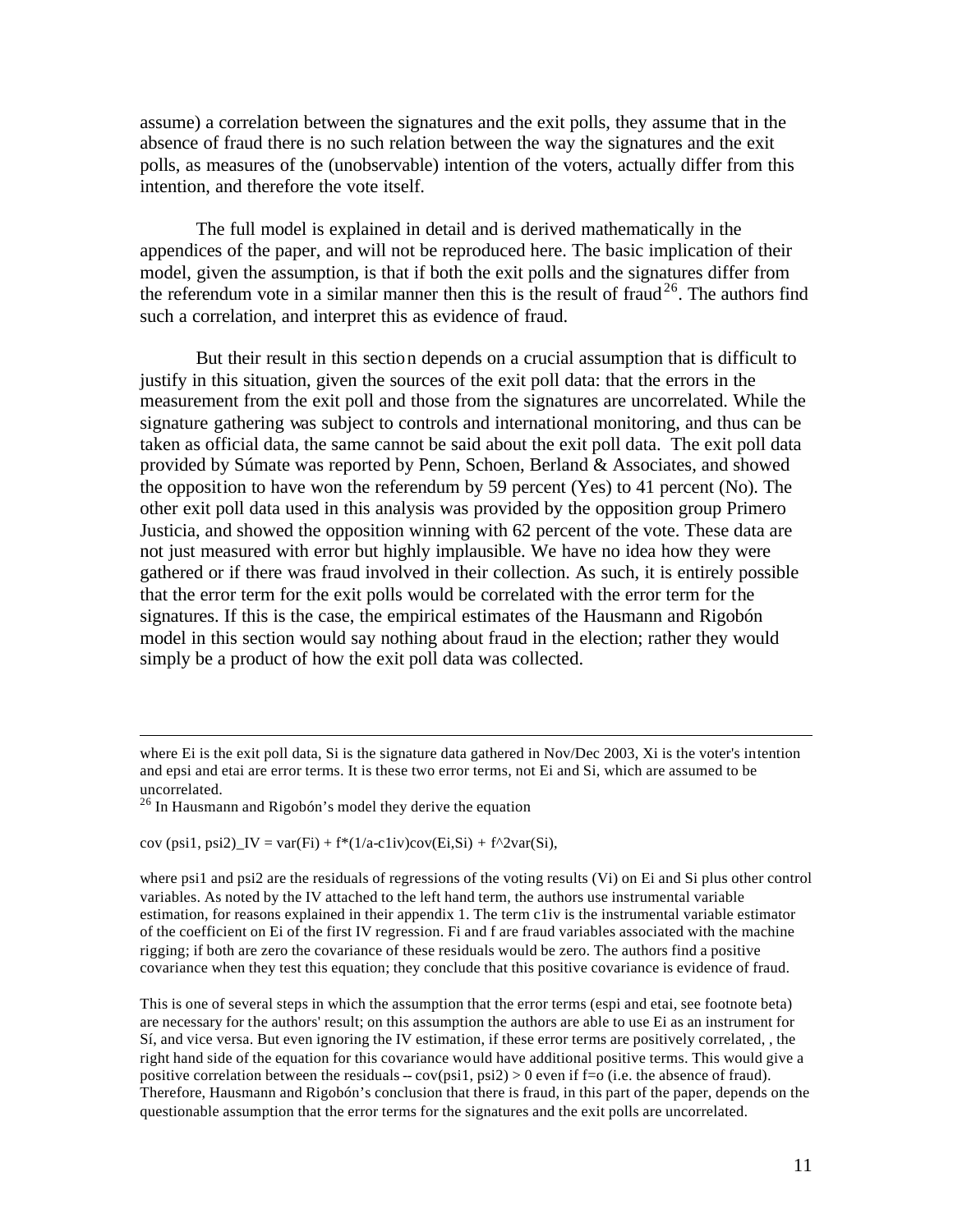Indeed it is highly unusual to be asked to question the results of an election in which so many controls and monitoring procedures were in place, on the basis of implausible exit poll data that was provided (and gathered) by political activists with no verifiable controls or monitoring. Although Hausmann and Rigobón's analysis does not require this data to be accurate, it does require that its errors be uncorrelated with those of the signatures, something that cannot be assumed without any verifiable knowledge or observation of where the data came from. It is also unusual that the authors used only this opposition data, and ignored other exit poll data that more closely predicted the official results of the election. For example, exit polling by the American polling firm Evans/ McDonough Company, Inc. polled 53,045 voters and found a result of 55% NO to 45%  $YES<sup>27</sup>$ .

There are many ways in which the model in this section could have been misspecified even if the political activists who gathered the exit poll data had done their best to deliver an honest and reliable result  $^{28}$ .

But it must be emphasized that there is no need to determine exactly how the model in Hausmann and Rigobón's analysis may have been mis-specified. The fact remains that their theory of how the fraud could have taken place is untenable, as the Carter Center has demonstrated. And the audited sample, which has been shown clearly to be a random sample of the entire universe of voting machines, matched the electronic results almost exactly. On this basis we can safely reject Hausmann and Rigobón's econometric evidence.

#### **Conclusion**

 $\overline{a}$ 

Conspiracy theories abound, and of course it is impossible to disprove them. There are tens of millions of people throughout the world who remain convinced that the massacres of September 11 were orchestrated by the Bush Administration. A best-selling book in France maintains that the no airplane ever hit the Pentagon<sup>29</sup>. There are detailed web sites where the evidence is marshaled, and arguments spun.

<sup>&</sup>lt;sup>27</sup> Although this firm was hired by CITGO -- owned by the state oil company, PDVSA -- it is a reputable firm and it made its methodology transparent and available. It is difficult to see why this data would be ignored while only opposition-supplied data was used in the Hausmann/ Rigobón analysis.

 $^{28}$  For example, we know that there was fraud in the signature gathering process, as 375,000 signatures were disqualified (in addition to the more than 800,000 sent to be "repaired.") The disqualified signatures included dead people, children, foreigners, etc. At the same time, the people who conducted the exit poll could have biased results, depending on who would be willing to answer their questions. It is likely that the pro-Chávez areas would have the highest incidence of refusals to answer; and it is entirely possible that these areas would have the largest errors in the signature gathering process, since these areas would present greater opportunities for fraud in the signature gathering (because of the relative scarcity of signers). This is just one example of a number of possibilities that could lead to a correlation between the error terms for the signatures and the exit polls.

<sup>&</sup>lt;sup>29</sup> Riding, Alan. "Sept. 11 as Right-Wing U.S. Plot: Conspiracy Theory Sells in France". New York Times. June 21, 2002. This article discusses the book "L'Effroyable Imposture" or "The Horrifying Fraud" by French author Thierry Meyssan.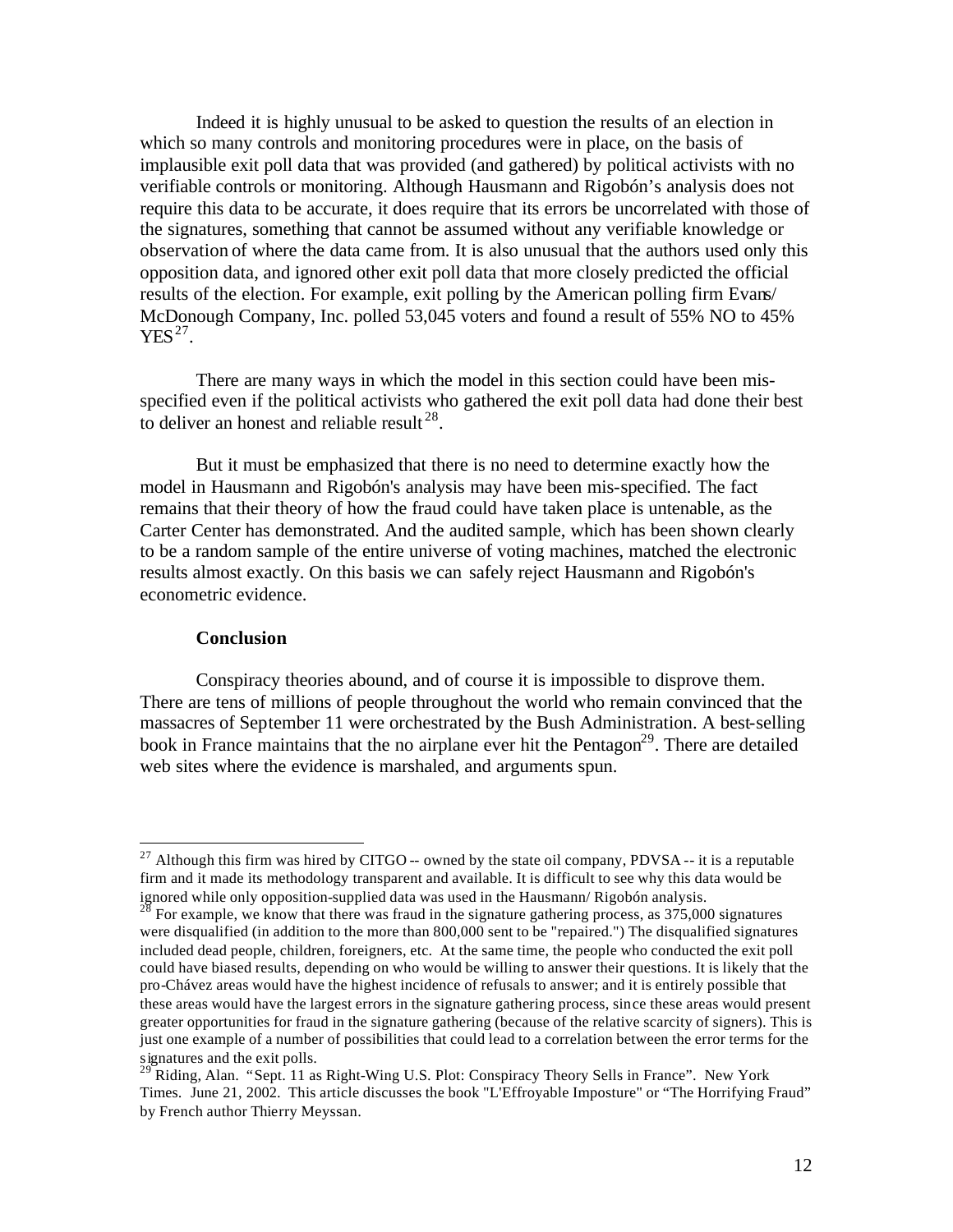The theory that the Venezuelan referendum was stolen is different from other implausible conspiracy theories in that so long as most of the Venezuelan media is controlled by the conspiracy theorists<sup>30</sup>, it will maintain a significant base of support.

But Hausmann and Rigobón's paper provides no credible evidence of fraud in the Venezuelan elections. There is no "black swan" here; maybe a white duck that got stuck in an oil slick.

It would be best if Venezuela could get beyond this referendum, and of course the more democratically oriented members of the opposition would like to accept the results and move on. The issue has implications beyond Venezuela as well -- most importantly for the effectiveness of international monitoring in elections. This was one of the most carefully monitored elections in modern history, with both the Carter Center and the Organization of American States playing a major role. If this level of monitoring and verification by some of the most experienced election observers in the world, in a case where the election was not even close, cannot produce a credible result, then the whole system of international monitoring would have to be called into question.

Fortunately this is not the case. The audit went smoothly; and if the vote had been close, or there had been any evidence of electronic fraud, the Venezuelan electoral authorities or the international observers could have asked for a complete count of the paper ballots. They did not do so, because there was no evidence that the result was in any way wrong. That remains the case today; and by now it is unlikely that even a full audit would convince many of the doubters, since they would maintain that sufficient time had elapsed for all the ballot boxes to be stuffed so as to match the machines.

As American pollsters hired by opposing sides in this election pointed out, every reliable pre-election poll predicted that the recall effort would fail. The most recent and comprehensive polls before the vote predicted the actual margin of victory very closely $^{31}$ . With a huge turnout of poor people and first-time voters, which favored the government, the results were even more predictable on Election Day. All the available evidence except for highly questionable exit poll data supplied by opposition activists points in the same direction. There is still no reason to question the results.

 $30$  In Venezuela most of the broadcast and print media is controlled and used as a political tool by the opposition to the government. This is important with respect to this discussion, because conspiracy theories such as those required for the electoral fraud discussed in this paper, that would not gain a large following in most other democracies, sometimes do so in Venezuela.

<sup>31</sup> "Venezuela Recall: Analysis of Pre -Election Polling". Evans / McDonough Company, Inc. Sept. 2004.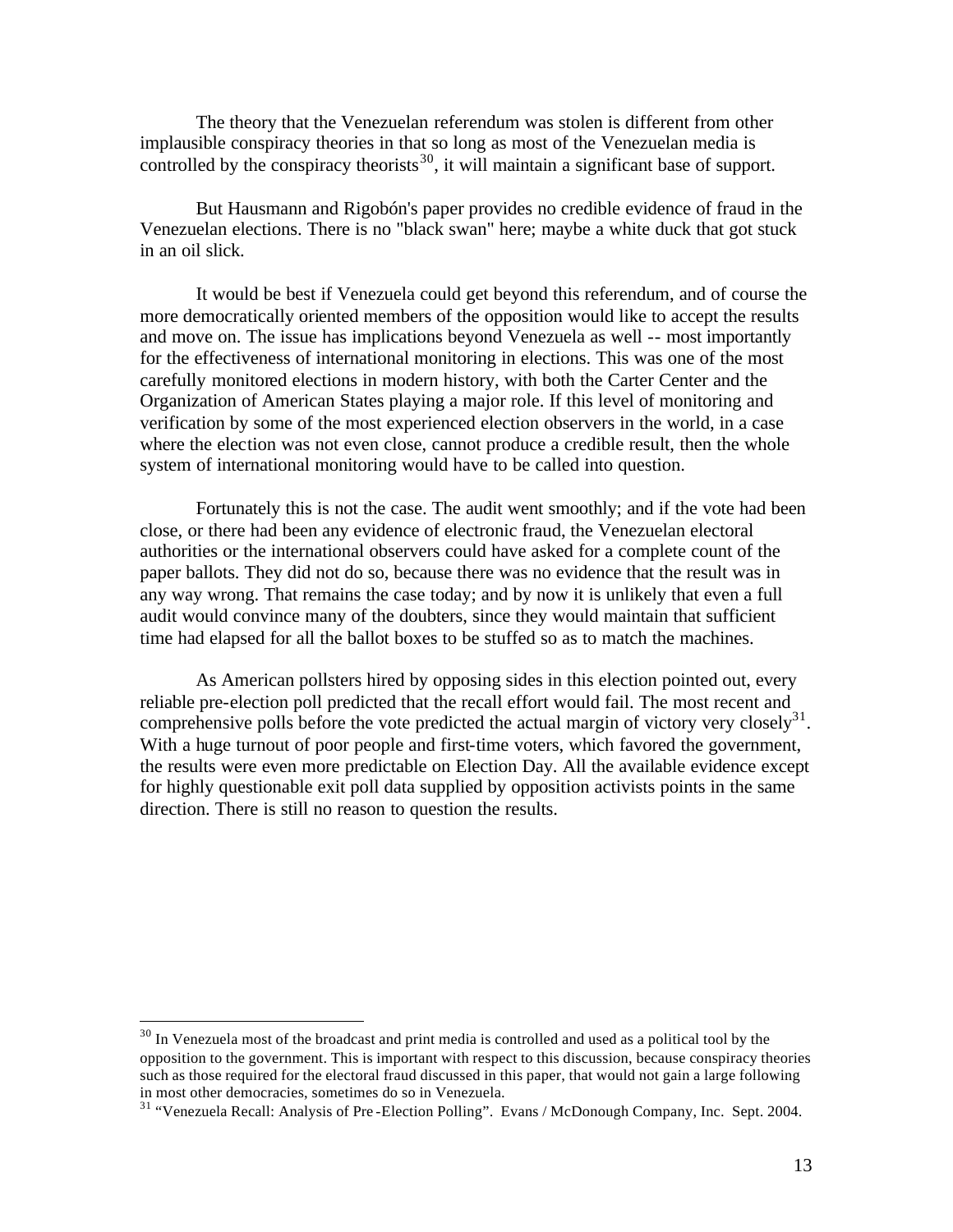#### **Appendix**

Suppose, as in the hypothetical example provided by Hausmann and Rigobón, there was widespread voting machine fraud in the election, but with clean centers placed randomly throughout the country, so that the demographics at the clean centers represent the demographics of the country as a whole. Suppose also that the audit was performed on a set of centers chosen randomly from among only the clean centers. Then the results of the vote in the audited centers would, within some margin of error, reflect the election results across the nation had there been no fraud. This appendix serves to estimate the likely margin of error in the results in the audited centers with respect to the entire population.

We can then find the probability of getting the result that was found in the audited sample (41.6 percent "sí"), under various assumptions for the true vote tally for all votes. That is, under the assumption that the true total vote tally was different from the reported vote tally due to fraud. If the sample were simply a random sample of voters taken from the clean centers, then this would be a simple calculation, based on a binomial distribution. It would be analogous to calculating the probability of getting, e.g., 72 "heads" from 100 tosses of a fair coin (where the population mean is assumed to be 50).

But in this case is it slightly more complicated, because the audited sample is not a sample of voters, but a sample of voting centers. Because each voting center has a different proportion of "sí" and "no" votes, the margin of error for a sample of voting centers will be larger than the margin of error for a sample of voters. Also, we will have to construct a distribution of centers for the universe of centers, in order to estimate this margin of error. We can estimate the margin of error based on a stochastic model of the vote. In constructing this model, we will have to assume certain distributional properties of the universe of voting centers.

#### **Statistics of the audited centers**

The data listed 200 centers on the audit list. Four of these centers had no recall vote listed, leaving 196 available for analysis. These centers varied in the total number of valid votes cast as well as the percentage of votes for and against recall.

Let the number of 'sí' votes at the *i*th center be denoted by  $S_i$  and the number of 'no' votes be denoted by *N*<sub>*i*</sub>. Then the log of the turnout  $\ln T_i \equiv \ln(S_i + N_i)$  turns out to be roughly distributed as normal with mean 7.6 and standard deviation 0.7. The log of the vote ratio  $\ln R_i = \ln \left( \frac{S_i}{N_i} \right)$  is also normally distributed with mean –0.4 and standard deviation 0.8. With a Pearson's r of only 0.009, the correlation between ln *T* and ln *R* is insignificant. This is consistent with independence of the two variables.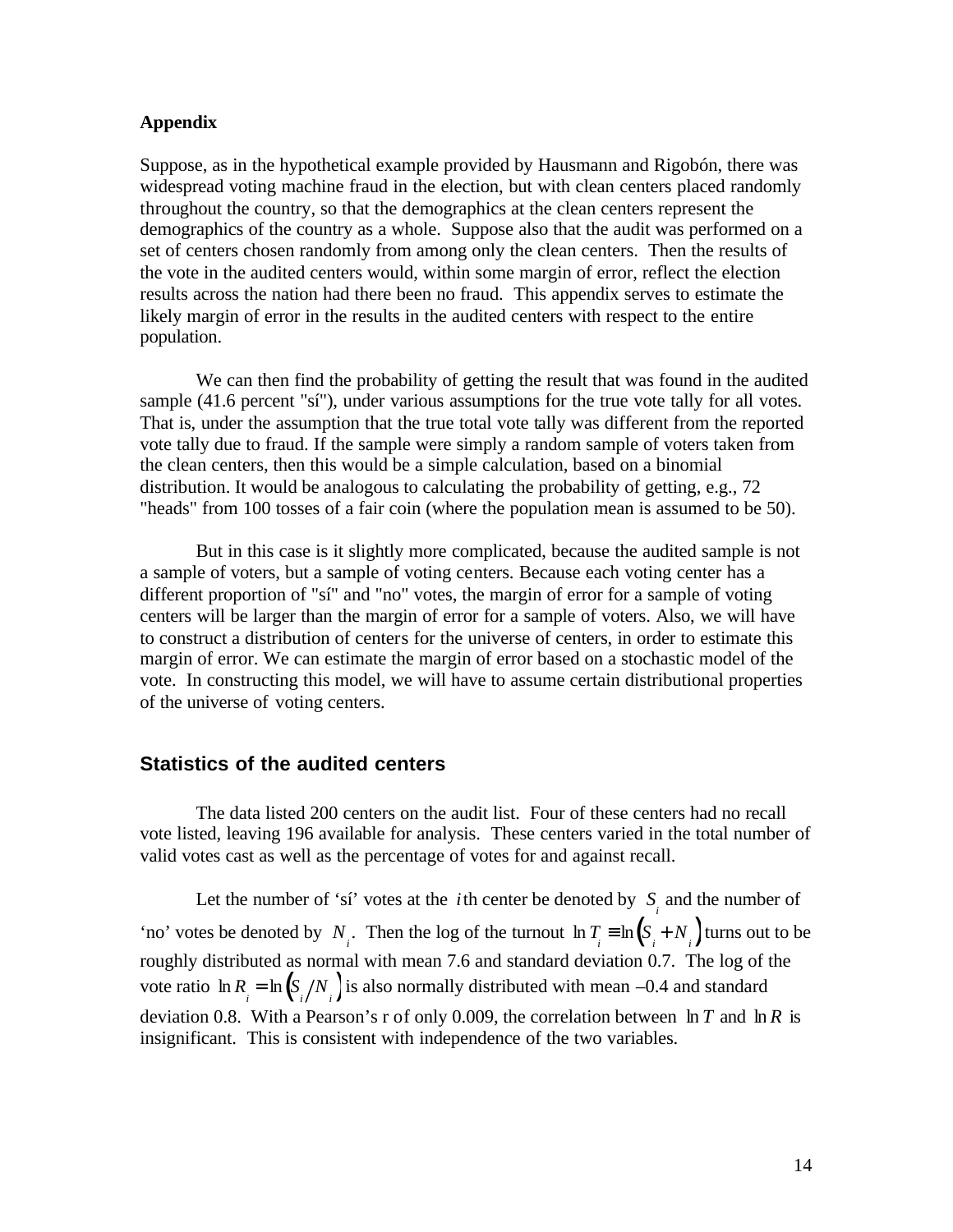### **Stochastic model of the audited centers**

Suppose the voting centers across the entire country have clean turnouts and vote ratios independent and lognormally distributed with means and standard deviations as in the audited sample. Then we can randomly generate 150 sample centers and estimate the audited vote. Repeating the process 1,000 times and computing the standard deviation of the proportion of 'sí' votes produces an estimate of the margin of error. As a result of this process, we estimate the audited sample to have a standard deviation in the proportion of 'sí' votes of only 1.8%. By implication, there is a 95% chance that there an audit of 150 voting centers would result in a vote proportion of 41%, plus or minus 3.5%.

### **Implications for the recall referendum**

Let us assume a margin of error due to center sampling based on the above stochastic model. Let us also assume that 41.0% of the national vote was in favor of recall. Then there is a 37% chance that an audited sample would consist of more than 41.6% of votes in favor. That is, the audit results are consistent with the reported national results.

Let us now assume that the national vote was actually 59% in favor of recall -- as in the Penn, Schoen, Berland & Associates / Súmate exit poll used by Hausmann and Rigobón -- but this was not the reported result due to fraud. Despite any such fraud in the centers where machines were rigged, the probability of getting the observed total in the audited sample of no more than 41.6% in favor is approximately 1 in 28 thousand billion billion.

Rather than 59%, let us assume that the national vote in favor of recall was only 50.1%. That is, assume that the opposition barely won recall vote, but most of the machines were fixed to show Chávez winning by 57.8-42.2 percent. Then the chances of getting the observed result in the clean, audited sample of only 41.6% in favor would be less than 1 in a million.

| National vote | Audit vote | Difference in   | Approximate chance of lower audited |
|---------------|------------|-----------------|-------------------------------------|
| percentage    | percentage | <b>Standard</b> | percentage                          |
|               |            | Deviations      |                                     |
| 41.02         | 41.60      | 0.33            | $2 \text{ in } 3$                   |
| 50.10         | 41.60      | $-4.83$         | 1 in 1,400,000                      |
| 55.00         | 41.60      | $-7.61$         | 1 in 73,000,000,000,000             |
| 59.00         | 41.60      | $-9.88$         | 1 in 28,000,000,000,000,000,000,000 |

#### **Table A: Election Odds**

Source: CNE, Carter Center, and authors' calculations

We can therefore conclude that the probability of drawing the observed audited sample, under the circumstances described in Hausmann and Rigobón's hypothetical electronic fraud scenario, is infinitesimally small, if there were enough fraud to affect the outcome of the election.